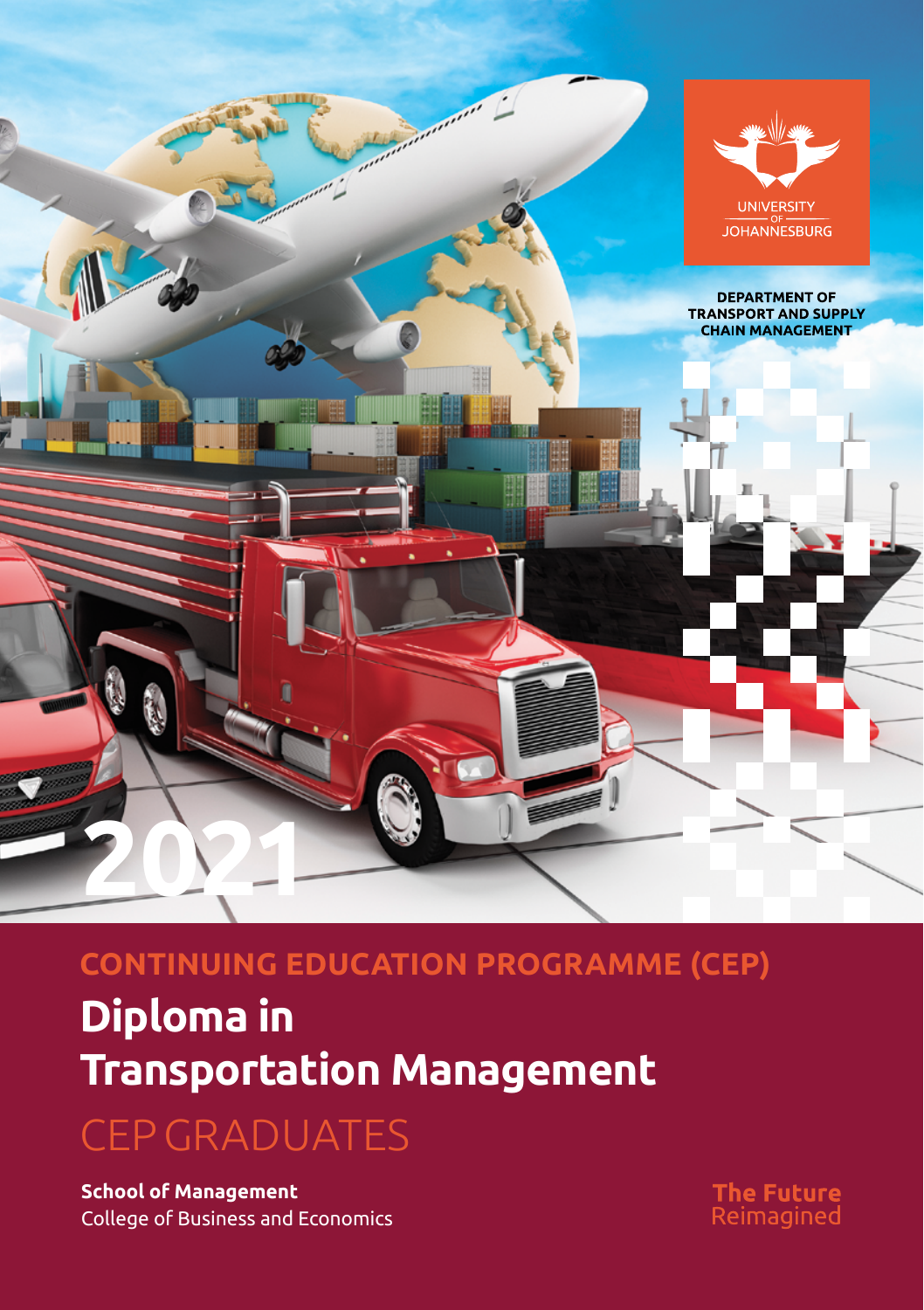## **STUDENT NUMBER NAMES SURNAME** NOMONDE **AARON** MITCH EDWARD **ADAMS** FATIMA IBE **ADUKWU** VUYOLWETHU **BACELA** VITI YAMKELA **BALABALA** KENNETH **BALOYI** MUZZAMMIL **BHAMJEE** TIMOTHY TROY **BITTERBOSCH** PINKIE **BIYELA** MICHAEL MICAH **BLOCK** WAMKELWE **BONTSI** KEAOBAKA REGINALD **BOSANTSI** LEBOGANG **BOSHOMANE** ASANDA ZINTLE **BUBU** SICELIMPILO **BUKHOSINI** MDUDUZI MZIKAYISE **BUTHELEZI** JABULANI SIDWELL **BUTHELEZI** SHANTAL **CANDY** THABANG MENZI **CELE** SAULI **CHABELI** JOY **CHEPTOO** PHILASANDE MARCUS **CHETTY** ELTON EDUARDO **CHICUAMBA** HEMENDRAN **CHINNASAMI** BRUCE JUNIOR **CHINYANGA** AZOLA **CHOLO**

nan nan mananan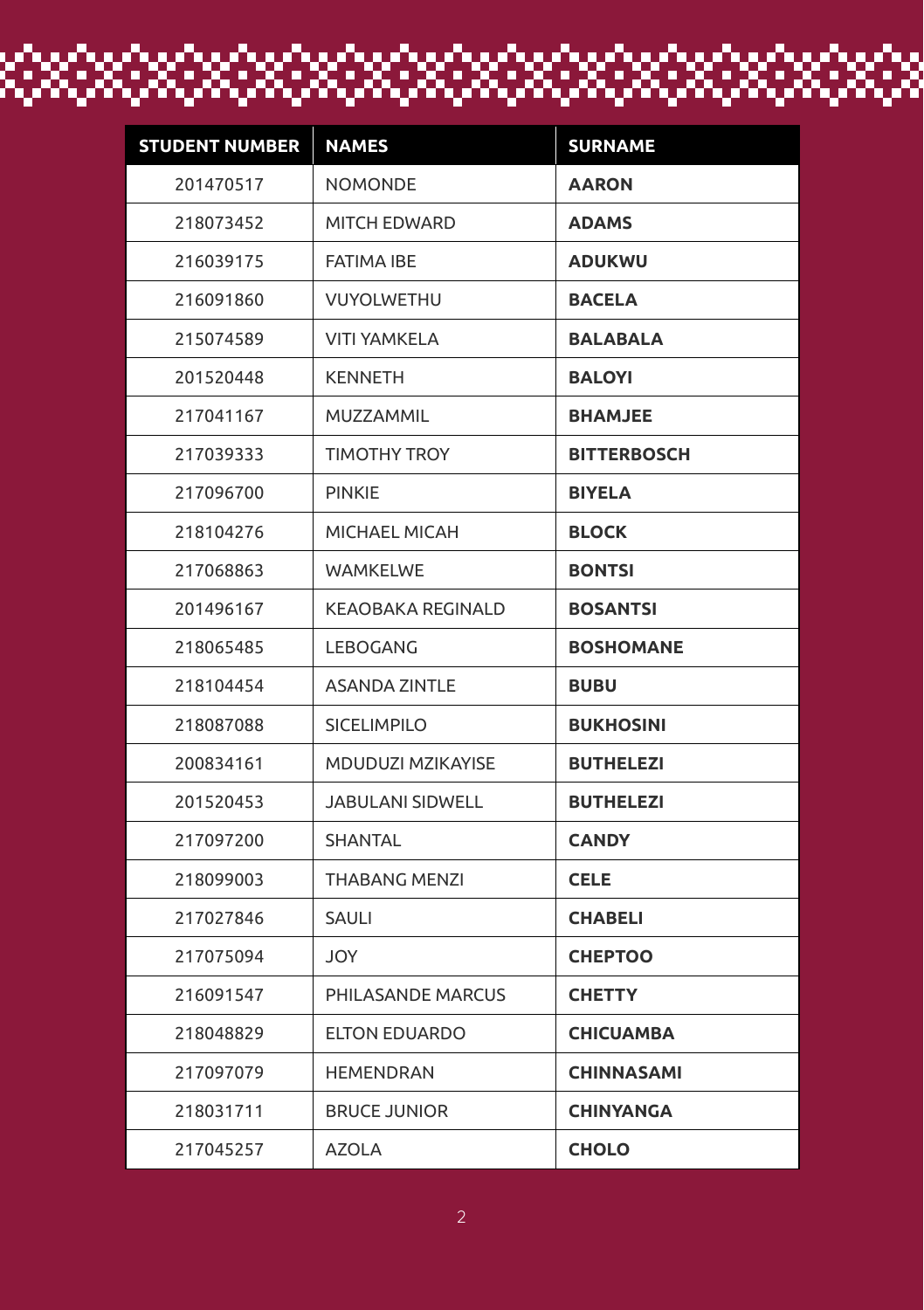| 217087217 | <b>JEANLUC ALWYN</b>        | <b>CILLIERS</b>   |
|-----------|-----------------------------|-------------------|
| 217079101 | JADE CHARNITA               | <b>DANIELS</b>    |
| 215067247 | <b>ZINHLE PRECIOUS</b>      | <b>DHLAMINI</b>   |
| 201520604 | MERLYN MMAKWENA             | <b>DIHANGOANE</b> |
| 201413223 | <b>MANARE THEODORA</b>      | <b>DIKGALE</b>    |
| 218070711 | SKHUMBUZO JULILE            | <b>DLAMINI</b>    |
| 201520290 | KHABONINA SANAH             | <b>DLANGALALA</b> |
| 201465409 | <b>MABEL KHENSANI</b>       | <b>DLIWAYO</b>    |
| 201246447 | <b>ZAMAVA</b>               | <b>DOUGLAS</b>    |
| 218075342 | <b>FRANCOIS JOHANNES</b>    | <b>DU PREEZ</b>   |
| 216021491 | <b>TSHOLOFELO NTEBALENG</b> | <b>DUBA</b>       |
| 218070809 | <b>NICKY</b>                | <b>DUBE</b>       |
| 215000933 | <b>DENICE</b>               | <b>DUMISA</b>     |
| 218100840 | ENGELA CAROLINA             | <b>EDWORTHY</b>   |
| 200700571 | <b>AVERY ODAIN</b>          | <b>FEW</b>        |
| 216077884 | <b>CHERGIN DILLEN</b>       | <b>FILLIES</b>    |
| 216058255 | <b>NGOIE ORNELLA</b>        | <b>FINA</b>       |
| 201612049 | OLWETU                      | <b>FOSLAG</b>     |
| 201612076 | <b>CHRIZELLE MEAGON</b>     | <b>FREDERICKS</b> |
| 216089337 | <b>ZINTLE</b>               | <b>FUDUMELE</b>   |
| 215086526 | <b>VUKILE SIPHESIHLE</b>    | <b>GCABA</b>      |
| 201172741 | PRUDENCE DINEO              | <b>GOEIEMAN</b>   |
| 201612121 | ZAMUKULUNGA                 | <b>GOJANA</b>     |
| 217008321 | <b>KEEGAN</b>               | <b>GOVENDER</b>   |
| 217096905 | <b>LUNGILE HAPPINESS</b>    | <b>GUMEDE</b>     |
| 218097743 | KAREN ZAMANGUNI             | <b>GUMEDE</b>     |
| 201416692 | PHUMZILE                    | <b>HLATSHWAYO</b> |

<u>in di kacamatan di kacamatan di kacamatan di kacamatan di kacamatan di kacamatan di kacamatan di kacamatan di</u>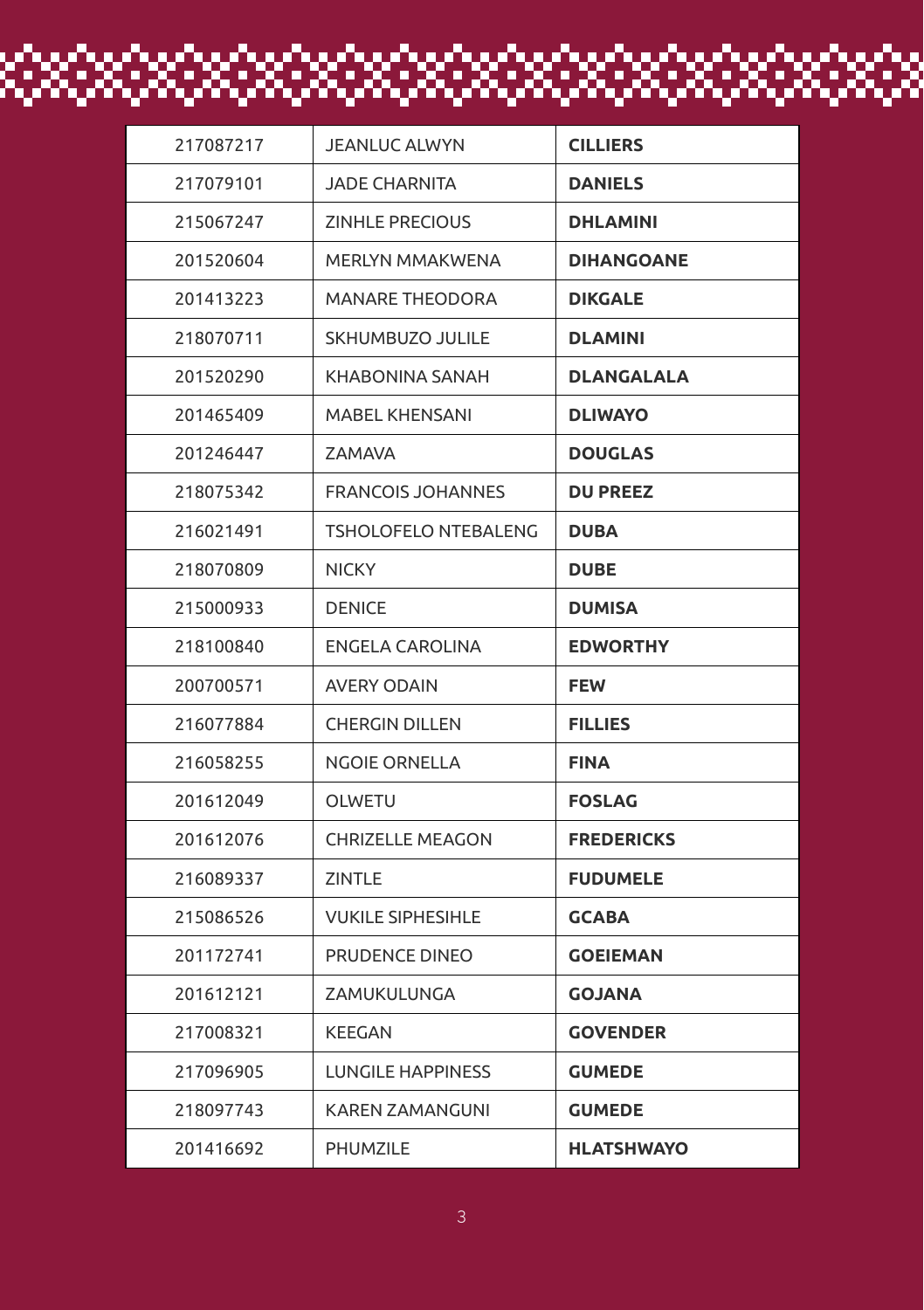| 217082109 | <b>THATO</b>                               | <b>HLATSHWAYO</b>         |
|-----------|--------------------------------------------|---------------------------|
| 217096679 | SIMPHIWE ZITHULELE<br><b>REMEGIUS</b>      | <b>HLONGWANE</b>          |
| 217096786 | <b>MUKUMO NAFTAL</b><br><b>NEPOLO HERO</b> | <b>IPINGE</b>             |
| 218101391 | QUENTUS                                    | <b>JANSE VAN RENSBURG</b> |
| 216009207 | <b>XOLANI</b>                              | <b>JEKEQA</b>             |
| 200903676 | <b>ANSHOWRELLE</b><br><b>HUDGHANN</b>      | <b>KALANIE</b>            |
| 218104229 | <b>LINDOKUHLE</b>                          | <b>KALE</b>               |
| 218084198 | DARRYLE LOURENS                            | <b>KAMEEL</b>             |
| 216087693 | KHOLOFELO FREDDA                           | <b>KGATLE</b>             |
| 200671854 | <b>LERATO ELIZABETH</b>                    | <b>KGOETE</b>             |
| 215028745 | <b>MABOTLE</b>                             | <b>KHAU</b>               |
| 217020667 | MOLOGADI BOKAMOSO                          | <b>KHOBO</b>              |
| 217095658 | LEBOGANG                                   | <b>KHUTAMO</b>            |
| 216078515 | <b>TSHEGOFATSO MAMIKI</b>                  | <b>KOALIBANE</b>          |
| 217096499 | <b>MTHOBISI BETHUEL</b>                    | <b>KOWA</b>               |
| 218100932 | <b>SWAZIE THANDEKA</b>                     | <b>KUNENE</b>             |
| 216077863 | <b>JAN-LOUIS</b>                           | <b>LA GRANGE</b>          |
| 218079210 | PORTIA KHOLOFELO                           | <b>LAMOLA</b>             |
| 218043924 | <b>KAGISO</b>                              | <b>LANDE</b>              |
| 217072562 | <b>ASAF</b>                                | <b>LEBOTSA</b>            |
| 218100756 | KOKETJO MARIA                              | <b>LEGODI</b>             |
| 201316479 | MMATSHEPO COLLEEN                          | <b>LEKHOANE</b>           |
| 218012680 | <b>THABISO</b>                             | <b>LESELA</b>             |
| 201612071 | <b>MONANYE PAUL</b>                        | <b>LETSOALO</b>           |
| 216077944 | <b>JACOBUS JOHANNES</b>                    | <b>LIEBENBERG</b>         |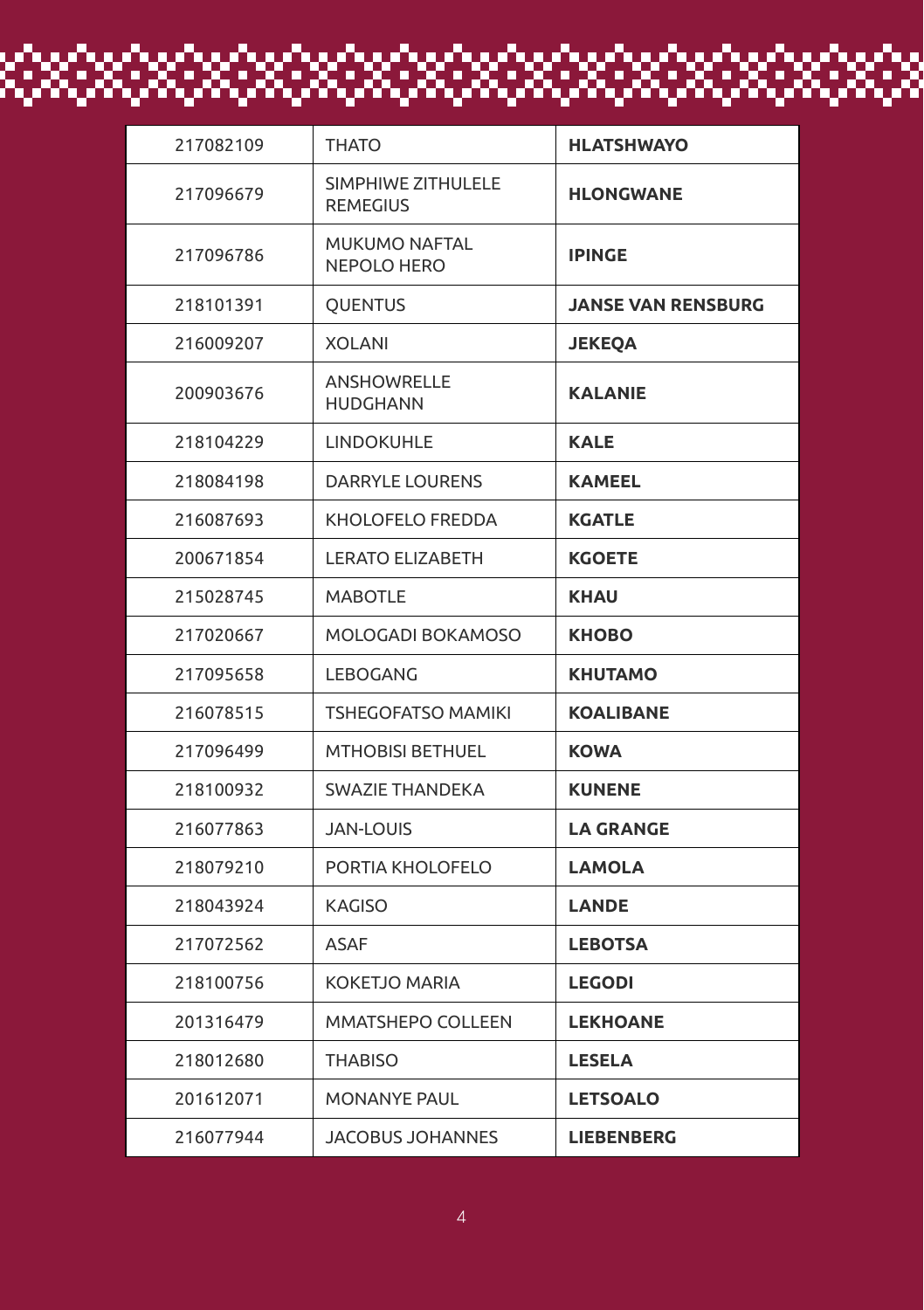| 201592878 | <b>KGOTSO</b>          | <b>LOBAKENG</b>      |
|-----------|------------------------|----------------------|
| 215068896 | <b>KELLY ZANELE</b>    | <b>LOTTERING</b>     |
| 215064181 | PHUMZA                 | <b>LUGEBU</b>        |
| 217045356 | NHLALUKO FLOYD         | <b>MABASA</b>        |
| 217093321 | <b>STEVE MALEOPO</b>   | <b>MABITJA</b>       |
| 201520218 | <b>FUMANI FLOYD</b>    | <b>MABUNDA</b>       |
| 201520070 | <b>NAMHLA</b>          | <b>MADIKANE</b>      |
| 201434649 | <b>DINEO DEBRA</b>     | <b>MADISA</b>        |
| 217096948 | <b>MULALO</b>          | <b>MADZIVHANDILA</b> |
| 909703517 | <b>SELLO</b>           | <b>MAFETA</b>        |
| 215048080 | <b>MPHO KWENA</b>      | <b>MAFOGO</b>        |
| 200944198 | <b>MOSHE MOSES</b>     | <b>MAFOKWANE</b>     |
| 216070685 | <b>DINEO</b>           | <b>MAGAGULA</b>      |
| 201704088 | NTOMBIZODWA IGNATIA    | <b>MAGUBANE</b>      |
| 218105170 | <b>SEFORA RACHEL</b>   | <b>MAGUTSHULA</b>    |
| 216091229 | <b>MPOYE MOSES</b>     | <b>MAHLOANA</b>      |
| 217082997 | <b>SEPONKI PORTIA</b>  | <b>MAHLOBO</b>       |
| 820401969 | NOKUTHULA CHARMAINE    | <b>MAJOLA</b>        |
| 217096963 | <b>INAM NONTLANTLA</b> | <b>MAKELENI</b>      |
| 218062552 | MATSOBANE JACOB        | <b>MAKGALWA</b>      |
| 217063333 | ANDANI JAPHTA          | <b>MAKHADO</b>       |
| 217022313 | RESOKETSWE LOVEDELIA   | <b>MAKHAFOLA</b>     |
| 218101731 | <b>SIMPHIWE</b>        | <b>MAKHAZA</b>       |
| 217024114 | NTHABISENG PROMISE     | <b>MAKHUBELA</b>     |
| 216091762 | <b>NKHENSANI RYNAH</b> | <b>MAKHUBELE</b>     |
| 200929971 | <b>TIISETSO IVY</b>    | <b>MAKHURA</b>       |
| 201034754 | <b>XOLISILE</b>        | <b>MAKOTANYANE</b>   |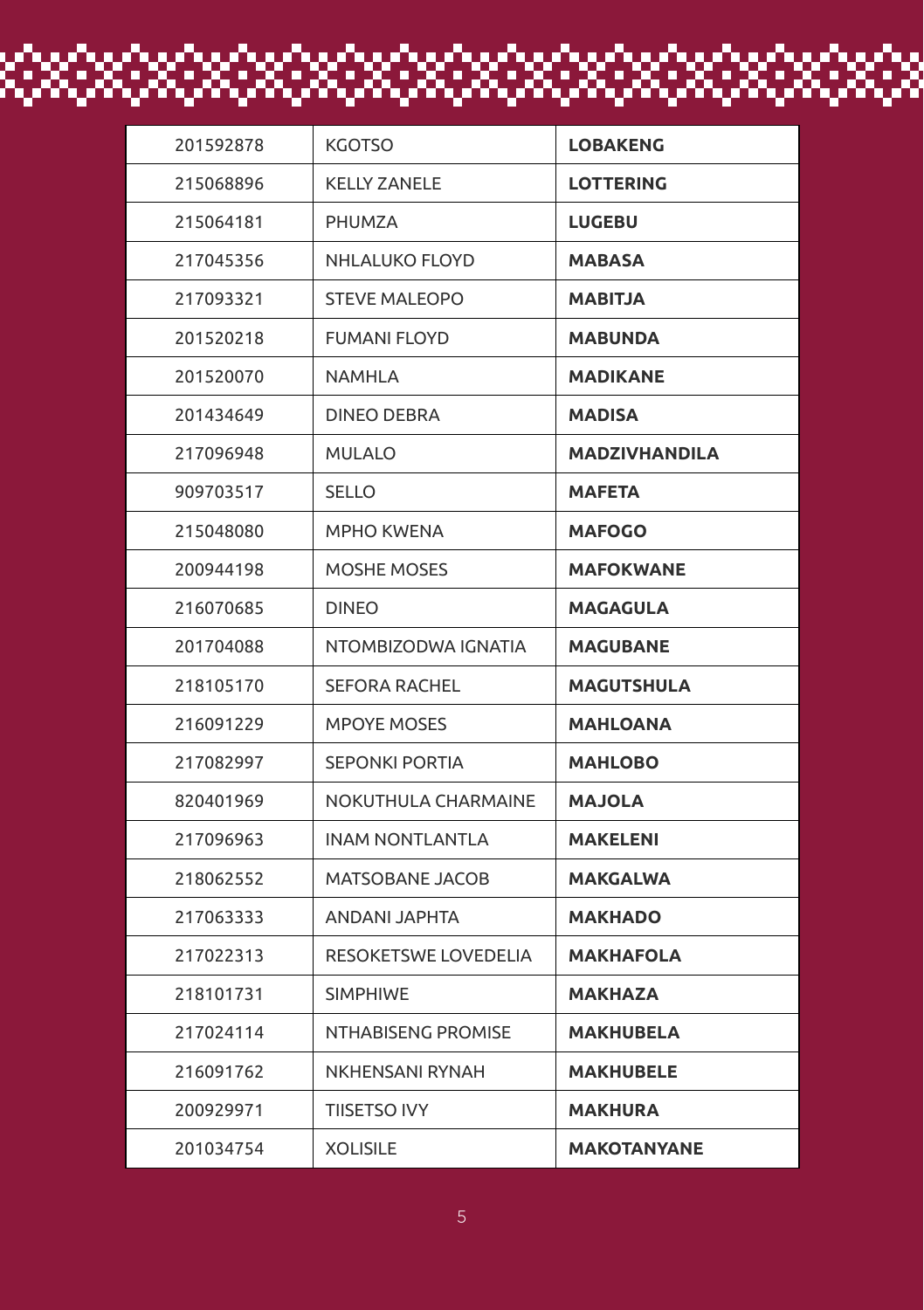| 218033082 | <b>LEBARENG NKATEKO</b> | <b>MAKUWE</b>      |
|-----------|-------------------------|--------------------|
| 216087632 | MOKGAETSE MARTHA        | <b>MAKWAKWA</b>    |
| 201465673 | <b>TSHIDISO GIFT</b>    | <b>MALEHO</b>      |
| 218097448 | KAMOGELO CLEOPHUS       | <b>MALEKA</b>      |
| 809624515 | RAMOKATI JOHANNES       | <b>MALEMA</b>      |
| 218034371 | KEAMOGETSWE MARIA       | <b>MALULEKE</b>    |
| 218029175 | NAKEDI ROSEMOND         | <b>MAMATLEPA</b>   |
| 218101327 | ZANDISWA                | <b>MANGENA</b>     |
| 201502303 | PRUDANCE THAPELO        | <b>MANOKWANE</b>   |
| 216077286 | LEBOGANG MABIDI         | MANYATHELA         |
| 215086138 | NOMPUMELELO PRECIOUS    | <b>MANZI</b>       |
| 215076358 | SARAH NONHLANHLA        | <b>MANZINI</b>     |
| 217096098 | <b>ISHMAEL</b>          | <b>MAROKHU</b>     |
| 218046935 | <b>SECHABA TSHABO</b>   | MASAO              |
| 218071595 | <b>THEMBINKOSI</b>      | <b>MASEKO</b>      |
| 218104407 | <b>MATIMU BERNICE</b>   | <b>MASHABA</b>     |
| 216076030 | REFILWE TRACEY          | <b>MASHAI</b>      |
| 217095474 | <b>PRUDENCE</b>         | <b>MASHEGO</b>     |
| 200804313 | PEARL SEBENZILE         | <b>MASHIANE</b>    |
| 218018931 | REBAONE                 | <b>MASHIGO</b>     |
| 216036950 | MOTSHEDISI KOMOJE       | <b>MASIU</b>       |
| 218061282 | NONHLANHLA GRACE        | <b>MASONDO</b>     |
| 217094033 | <b>NDHAMBI SOLOMON</b>  | <b>MASWANGANYE</b> |
| 201520369 | <b>PATRICK VUSI</b>     | <b>MATHEBULA</b>   |
| 218090056 | PHATUDI DOMINIC         | <b>MATJAOLA</b>    |
| 216066492 | RIFILOE VANESSA         | <b>MATLAKALA</b>   |
| 216090527 | <b>ZINTLE</b>           | <b>MATWA</b>       |

<u>in di kacamatan di kacamatan di kacamatan di kacamatan di kacamatan di kacamatan di kacamatan di kacamatan di</u>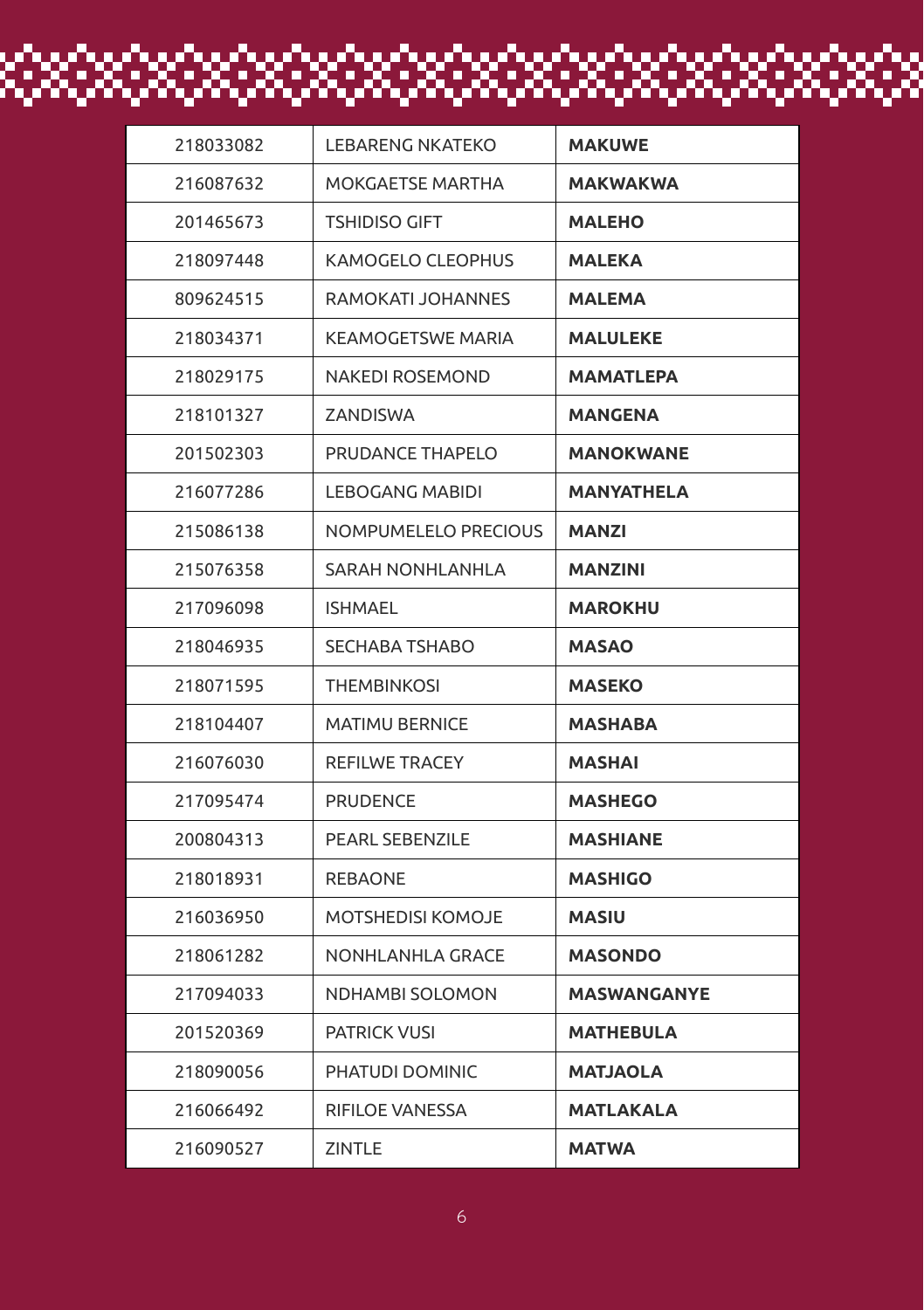| 216088828 | <b>MASHUDU</b>                              | <b>MAUDA</b>      |
|-----------|---------------------------------------------|-------------------|
| 215041818 | <b>ALUDE LUPHELE</b><br><b>MASONWABE</b>    | <b>MAVUME</b>     |
| 218104509 | <b>SANDISIWE</b>                            | <b>MAYISHE</b>    |
| 217027352 | <b>SIPHIWE MOSA</b>                         | <b>MAZIBUKO</b>   |
| 201013398 | <b>VUMASANDE</b>                            | <b>MBALANE</b>    |
| 218100285 | PHILANI                                     | <b>MBANJWA</b>    |
| 217097209 | <b>NTOMBIKAYISE</b><br><b>INNOCENTIA</b>    | <b>MBATHA</b>     |
| 215086489 | LUYANDA NKANYISO                            | <b>MBEBE</b>      |
| 201800853 | <b>NOMPILO BUSISIWE</b>                     | <b>MBELE</b>      |
| 217003068 | <b>MAMFENAVUMILE</b>                        | <b>MCOSELI</b>    |
| 218070715 | SIBONGISENI ISRAEL                          | <b>MDLULI</b>     |
| 217097107 | <b>LEEROY CAMERON BRAIN</b>                 | <b>MEZICHEL</b>   |
| 217004500 | <b>CHARMAINE PROMISE</b><br><b>BUSISIWE</b> | <b>MGIDI</b>      |
| 201520322 | MATSHISHI ELIZABETH                         | <b>MHLAMNYANE</b> |
| 218049568 | <b>MENZI</b>                                | <b>MHLONGO</b>    |
| 218058022 | <b>ZWELAKHE GODDEN</b>                      | <b>MIYA</b>       |
| 201434013 | <b>STHEMBISO</b>                            | <b>MKHWANAZI</b>  |
| 216002112 | <b>SONWABILE</b>                            | <b>MLUNJWA</b>    |
| 217095238 | <b>LUXOLO</b>                               | <b>MNENO</b>      |
| 217096131 | SIPHESIHLE NONTOBEKO                        | <b>MNGOMEZULU</b> |
| 201520553 | <b>SIVATHO</b>                              | <b>MNGQIBISA</b>  |
| 217056442 | <b>ASANDA ANDILE</b>                        | <b>MNIKATHI</b>   |
| 218103669 | SIHLELELWE SEKUNJALO                        | <b>MNTAMBO</b>    |
| 218101257 | NTSIKELELO                                  | <b>MNYIMBA</b>    |
| 216073402 | KHOLOFELO MELIDAH                           | <b>MOATSHE</b>    |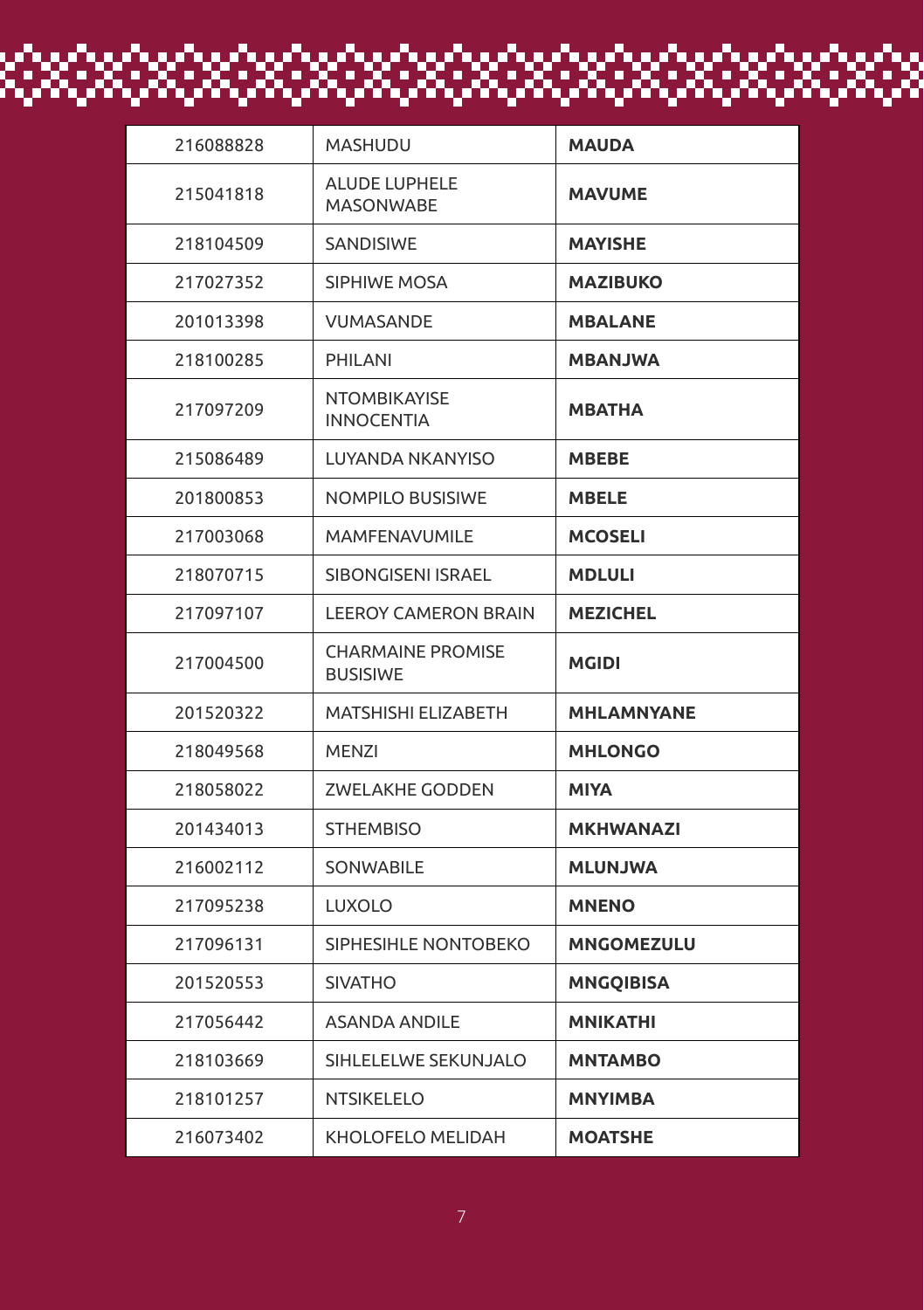| 200838743 | <b>NOLECIA BATHUBILE</b>               | <b>MODUPE</b>        |
|-----------|----------------------------------------|----------------------|
| 201601762 | <b>KAMOHELO JILL</b>                   | <b>MOFOKENG</b>      |
| 216089117 | <b>MORAKE</b>                          | <b>MOGOBA</b>        |
| 217009186 | <b>THAPELO</b>                         | <b>MOHALE</b>        |
| 217080357 | <b>THAKGATSO</b>                       | <b>MOHLALA</b>       |
| 216089827 | <b>SHARON CAROLINE</b>                 | <b>MOIANE</b>        |
| 200944946 | <b>MPHO JANE</b>                       | <b>MOILA</b>         |
| 218007486 | <b>KABELO</b>                          | <b>MOKATE</b>        |
| 215050741 | <b>NALEDI MILLICENT</b>                | <b>MOKHAMPANYANE</b> |
| 215040332 | <b>LEHLOHONOLO</b><br><b>SIYABONGA</b> | <b>MOKOENA</b>       |
| 215086081 | <b>STHEMBILE PENELOPE</b>              | <b>MOKOENA</b>       |
| 215016128 | <b>RENDANI LEON</b>                    | <b>MOLEA</b>         |
| 217095820 | KGAUGELO LETHABO<br>LATOYA             | <b>MOLOMO</b>        |
| 217076353 | <b>QUEEN KGOMOTSO</b>                  | <b>MOROANE</b>       |
| 217040542 | RETHABILE CHRISTINAH                   | <b>MOROPA</b>        |
| 201405455 | <b>INNOCENTIA MAMPHO</b>               | <b>MOROTHETSANE</b>  |
| 218099275 | <b>DAVID KGOTSO</b>                    | <b>MORWE</b>         |
| 217018675 | <b>HOPOLANG</b>                        | <b>MOSHOESHOE</b>    |
| 217073002 | LOYISO SIZWE                           | <b>MOSSIE</b>        |
| 216009432 | NOMFUNDO VALENTINE<br><b>MICHELLE</b>  | <b>MOTSEPE</b>       |
| 802049526 | <b>NCEBA</b>                           | <b>MPANGEVA</b>      |
| 216086031 | <b>FUNZANI</b>                         | <b>MPHINYANA</b>     |
| 217095623 | KHAYALETHU<br><b>LEHLOHONOLO</b>       | <b>MPHUTHI</b>       |
| 201314453 | <b>TSHEPO BOYD</b>                     | <b>MPONDO</b>        |
| 217089322 | <b>MAKABONGWE SAKHILE</b>              | <b>MPUNGOSE</b>      |

<u>in di kacamatan di kacamatan di kacamatan di kacamatan di kacamatan di kacamatan di kacamatan di kacamatan di</u>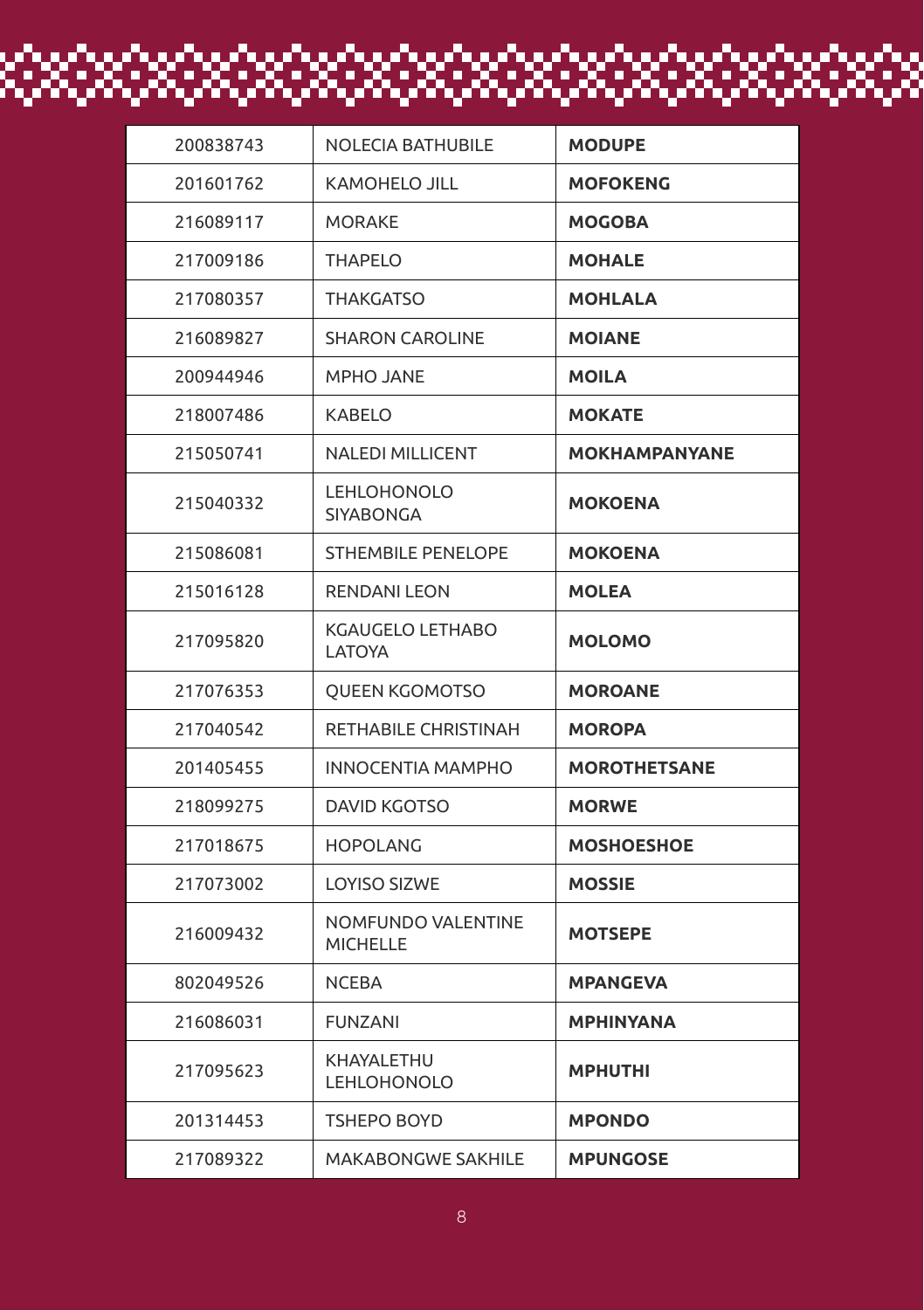| 218103923 | SANELE                             | <b>MSHEDE</b>      |
|-----------|------------------------------------|--------------------|
| 216088853 | MPHO MATHABO                       | <b>MSIA</b>        |
| 218049566 | NOKUKHANYA                         | <b>MSIMANGO</b>    |
| 218103683 | <b>KATLEGO NANCY</b>               | <b>MSIZA</b>       |
| 201807165 | <b>ZANELE NOMKHOSI</b>             | <b>MTHALANE</b>    |
| 217091102 | <b>MLONDI GIVENSON</b>             | <b>MTHEMBU</b>     |
| 201612067 | SIKHUMBUZO PRINCE                  | <b>MTHETHWA</b>    |
| 218062790 | <b>BRIAN OLWETHU</b>               | <b>MTHULI</b>      |
| 217095802 | SPHELELE ANDILE GIFT               | <b>MTOLO</b>       |
| 216089095 | <b>MUSA</b>                        | <b>MUDAU</b>       |
| 218096823 | <b>ALEX</b>                        | <b>MUHILANE</b>    |
| 218049724 | PHILANI WELCOME                    | <b>NCAMPHALALA</b> |
| 218072756 | SAMUEL PHELELANI                   | <b>NCUBE</b>       |
| 216028697 | NOMTHANDAZO SIZAKELE               | <b>NDLOVU</b>      |
| 217096617 | SINEGUGU MAGNIFICENT               | <b>NDLOVU</b>      |
| 217067987 | NONDUDUZO PRETTY                   | <b>NDLOVU</b>      |
| 217097194 | <b>MASIBULELE</b>                  | <b>NDUNA</b>       |
| 217092098 | SPHIWE PERCEVERANCE                | <b>NDWANDWE</b>    |
| 218099135 | FHULUFHELO RACHEL                  | <b>NEPHALAMA</b>   |
| 217083019 | ZANDA                              | <b>NGCAKU</b>      |
| 201475835 | <b>GUGULAKHE AGNES</b>             | <b>NGCOBO</b>      |
| 216087854 | SIZOPHILA GUGULETHU                | <b>NGEMA</b>       |
| 217095733 | SIMON VUSUMUZI                     | <b>NGOMA</b>       |
| 217051923 | <b>MOSES TINYIKO</b>               | <b>NGOMANE</b>     |
| 218058136 | <b>NOBUHLE PROMISE</b>             | <b>NGUBENI</b>     |
| 215001151 | NATASHA VERONICA                   | <b>NGULUBE</b>     |
| 217096910 | ZAMATHETHA DAWN<br><b>PRECIOUS</b> | <b>NGWENYA</b>     |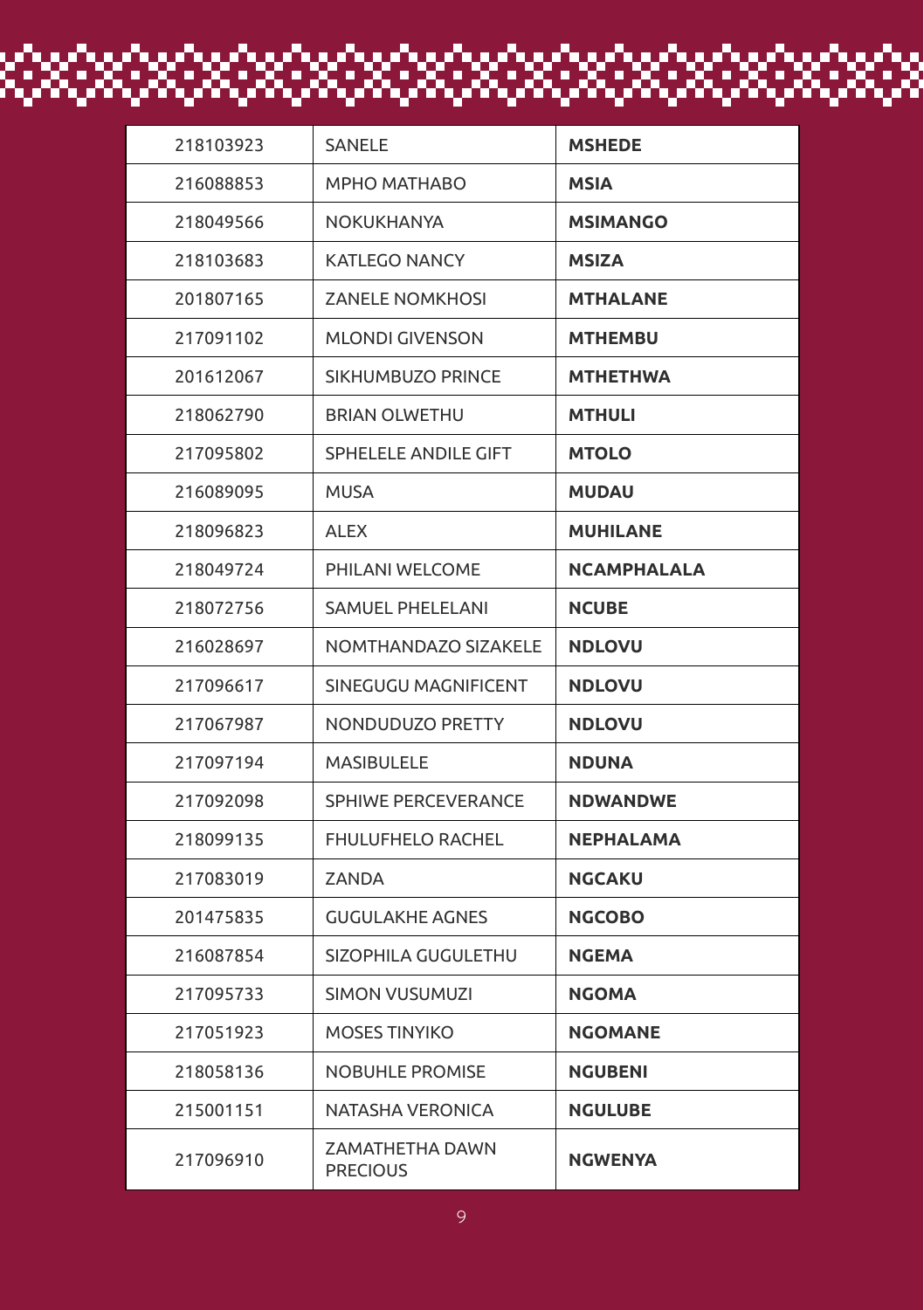| 217095611 | <b>BANELE SPHELELE</b>                    | <b>NJILO</b>           |
|-----------|-------------------------------------------|------------------------|
| 201600846 | <b>LESEGO NANDIMANDE</b>                  | <b>NKADIMENG</b>       |
| 216092015 | <b>LENAKE WILSON</b>                      | <b>NKADIMENG</b>       |
| 217096861 | <b>FUNISWA</b>                            | <b>NKCITHISO DLATU</b> |
| 201329218 | <b>THANDEKA PURITY</b>                    | <b>NKOMO</b>           |
| 215066568 | SIPHOKUHLE DAN                            | <b>NKOMO</b>           |
| 201033244 | <b>SIKHULILE</b><br><b>BORNAVENTURE</b>   | <b>NKOSI</b>           |
| 217091011 | <b>COMFORT VUSI</b>                       | <b>NKOSI</b>           |
| 217008369 | MENZI                                     | <b>NKOSI</b>           |
| 216088718 | <b>FAITH NDONDO</b>                       | <b>NKOSI</b>           |
| 216080037 | AYABONGA                                  | <b>NKUMANDA</b>        |
| 201333223 | <b>ZWELEDINGA HORATIUS</b>                | <b>NQODI</b>           |
| 200920685 | <b>NONHLANHLA PEACE</b>                   | <b>NOOKO</b>           |
| 217094002 | MALEFU ELIZABETH                          | <b>NTHABI</b>          |
| 215029616 | <b>PAMELA LOVENESS</b>                    | <b>NTSHOLOLO</b>       |
| 217097207 | <b>NOXOLO PRECIOUS</b>                    | <b>NTULI</b>           |
| 218027742 | ANGELO                                    | NYATHI                 |
| 217083047 | LADY-DIANA<br>NONZWAKAZI                  | <b>NYEMBE</b>          |
| 218053097 | <b>INNOCENT NKOSINATHI</b>                | <b>NZAMA</b>           |
| 218019936 | <b>MELISSA HANEMBO</b>                    | <b>OKENGE</b>          |
| 217096431 | <b>ALWEEDAAT</b>                          | <b>OMAR</b>            |
| 218061059 | <b>CHARISMA ADEQUATE</b><br><b>GONTSE</b> | <b>PHALIME</b>         |
| 218011422 | <b>VHUKHUDO</b>                           | <b>PHAPHANA</b>        |
| 201520459 | MOKWALENG ROMAN                           | <b>PHASHA</b>          |
| 215086491 | <b>KEOITSHEPILE</b><br>REKGETHILWE        | <b>PHOFEDI</b>         |

 $\begin{array}{c} \rule{0.2cm}{0.15mm} \rule{0.2cm}{0.15mm} \rule{0.2cm}{0.15mm} \rule{0.2cm}{0.15mm} \rule{0.2cm}{0.15mm} \rule{0.2cm}{0.15mm} \rule{0.2cm}{0.15mm} \rule{0.2cm}{0.15mm} \rule{0.2cm}{0.15mm} \rule{0.2cm}{0.15mm} \rule{0.2cm}{0.15mm} \rule{0.2cm}{0.15mm} \rule{0.2cm}{0.15mm} \rule{0.2cm}{0.15mm} \rule{0.2cm}{0.15mm} \rule{$ 

H.

÷

 $\blacksquare$ 

ESE

¢

г

23.

Ē

 $\blacksquare$ 

 $\blacksquare$ 

Ξ

O

R.F

œ.

 $\blacksquare$ 

г

PS.

E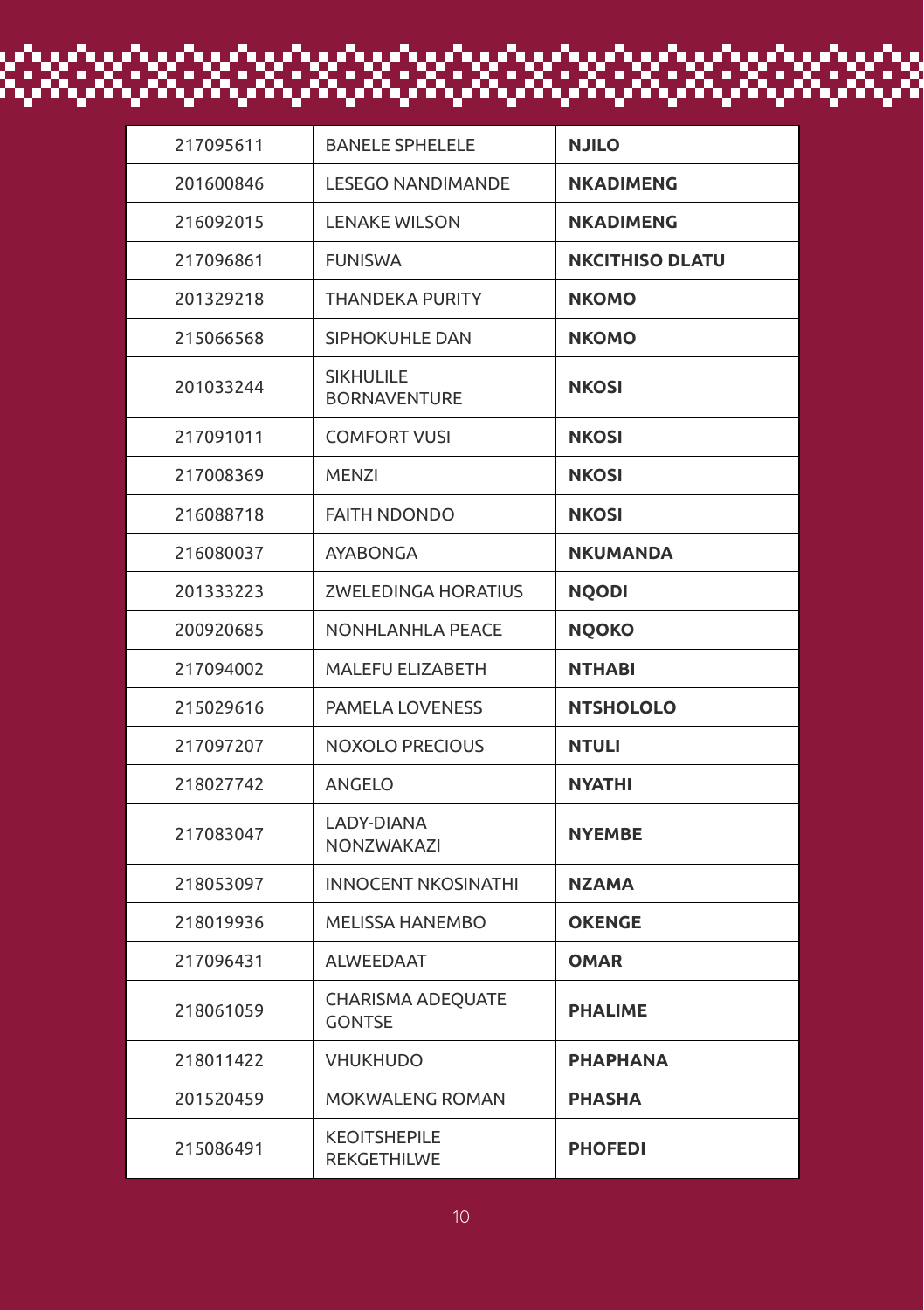| 217025582 | SANELE                              | <b>PHOLWANE</b>   |
|-----------|-------------------------------------|-------------------|
| 217094070 | <b>LUSIZO SIMBONGILE</b>            | <b>OANGULE</b>    |
| 218001028 | <b>MASHUDU EROL</b>                 | <b>RABALI</b>     |
| 201592816 | <b>KHANYISILE</b>                   | <b>RADEBE</b>     |
| 216090349 | <b>CHULE TIMOTHY</b>                | <b>RALO</b>       |
| 218099751 | <b>MATOME BRIAN</b>                 | <b>RAMALEPE</b>   |
|           |                                     |                   |
| 201701774 | <b>OFENTSE RAKGASE</b>              | <b>RAMELA</b>     |
| 201212024 | <b>BONTLE FELICIA</b>               | <b>RAMFOLO</b>    |
| 201493713 | THABANG THOMAS                      | <b>RAMODIKE</b>   |
| 201609086 | <b>MELVEY</b>                       | <b>RAMOSHABA</b>  |
| 217096279 | MOKGADI RONALD                      | <b>RANKWETEKE</b> |
| 201612105 | MALESELA JOHN                       | <b>RAPETSOA</b>   |
| 218090150 | LUFUNO EDWIN                        | <b>RAZWINANI</b>  |
| 217059479 | MDUDUZI THOS-THANIEL                | <b>RIKHOTSO</b>   |
| 216091765 | <b>TSAKANE BARBARA</b>              | <b>SAMBO</b>      |
| 201305197 | <b>KEBALEPILE EMMA</b>              | <b>SEREMO</b>     |
| 201602164 | <b>ORATILWE</b>                     | <b>SETSHEDI</b>   |
| 802009493 | <b>XOLISILE PATIENCE</b>            | <b>SHABALALA</b>  |
| 215037414 | <b>MBALI PENELOPE</b>               | <b>SHANDU</b>     |
| 201571969 | <b>SIBONISIWE HOPE</b>              | <b>SHEZI</b>      |
| 218104489 | <b>SIPHESIHLE</b>                   | <b>SHIBA</b>      |
| 218081701 | <b>THOBILE NTOMBI</b>               | <b>SHONGWE</b>    |
| 217095859 | <b>SHERON</b>                       | <b>SIBANDA</b>    |
| 218015735 | SIPHESIHLE MZOTHULE                 | <b>SIBIYA</b>     |
| 216089110 | ROBIAS WELLCOME                     | <b>SIBOZA</b>     |
| 218037002 | ALETTA KATRIENA                     | <b>SIGASA</b>     |
| 217057052 | <b>VUYELWA RETHABILE</b><br>SHERINE | <b>SIKONDO</b>    |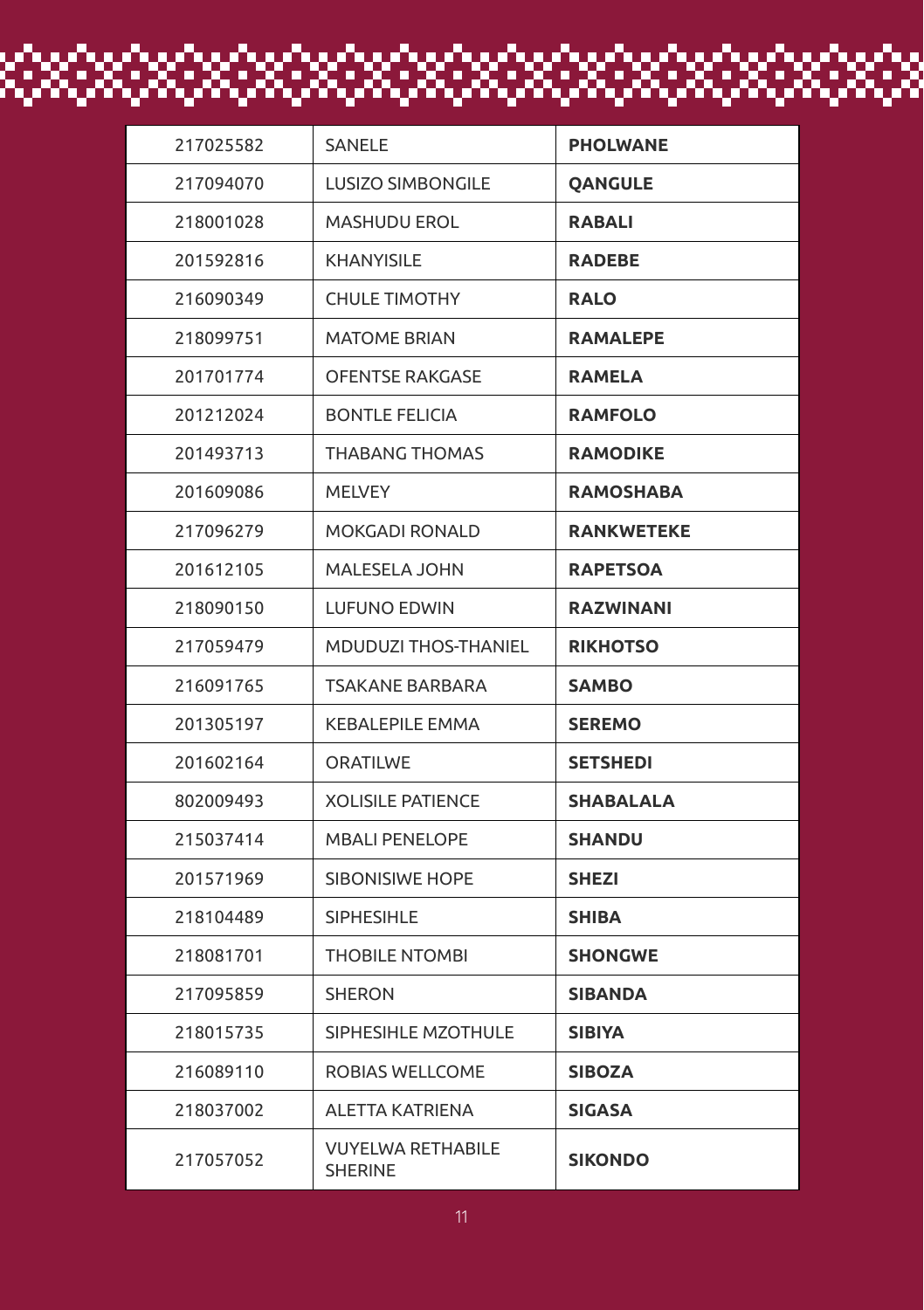| 217020469 | <b>MATTHEW SIYABONGA</b><br><b>SEHLUKO</b> | <b>SIMELANE</b>   |
|-----------|--------------------------------------------|-------------------|
| 217097344 | <b>SAKHILE NDUMISO</b>                     | <b>SITHOLE</b>    |
| 920301394 | <b>NOMPUMELELO</b>                         | <b>SITHOLE</b>    |
| 218083816 | <b>MIKAEL NICOLAISEN</b>                   | <b>SNYMAN</b>     |
| 201181274 | <b>LEBOHANG WENDY</b>                      | <b>SOKO</b>       |
| 201707617 | SINENHLANHLA PATIENCE                      | <b>SOSIBO</b>     |
| 200939913 | <b>MONGEZI</b>                             | <b>SOTYANTYA</b>  |
| 217096838 | PIETER WILLEM                              | <b>STEENKAMP</b>  |
| 218055025 | <b>THUBELIHLE EMACULATE</b>                | <b>SUKAZI</b>     |
| 217080687 | <b>FRANCOIS</b>                            | <b>SWANEPOEL</b>  |
| 218105056 | <b>BOTHWELL</b>                            | <b>TAKAENDESA</b> |
| 217095615 | <b>MSAWENKOSI</b><br>NTETHELELO            | <b>THANGO</b>     |
| 201518007 | <b>OSWALD WANELE</b><br><b>MHLENGI</b>     | <b>THUSI</b>      |
| 218091892 | <b>BONGEKILE PEARL</b>                     | <b>THUSI</b>      |
| 218104261 | <b>MUSANENKOSI</b><br><b>PRAISEGOD</b>     | <b>THWALA</b>     |
| 201515194 | <b>ISABEL</b>                              | <b>TIVANA</b>     |
| 201401023 | <b>MAKGABO PHINEAS</b>                     | <b>TOLO</b>       |
| 809912888 | <b>MATSHWENE JOHANNES</b>                  | <b>TOLO</b>       |
| 200724865 | <b>TIDIMALO CAXTON</b>                     | <b>TSATSANE</b>   |
| 216090802 | <b>NOMASWAZI</b>                           | <b>TSHABALALA</b> |
| 218100198 | NTOKOZO PHILILE                            | <b>TSHABALALA</b> |
| 201029904 | <b>PETUNIA</b>                             | <b>TSHABANGU</b>  |
| 217020440 | NDAMULELO CLEMENT                          | <b>TSHIKOSI</b>   |
| 215072948 | KANYANE MAGGIE                             | <b>TSHIPU</b>     |
| 216088180 | <b>LUCKY PATRICK</b>                       | <b>UBISI</b>      |

20 P

X.

F. O

56 O

FC 0

83.933

ka saa

838.

89. SS 3